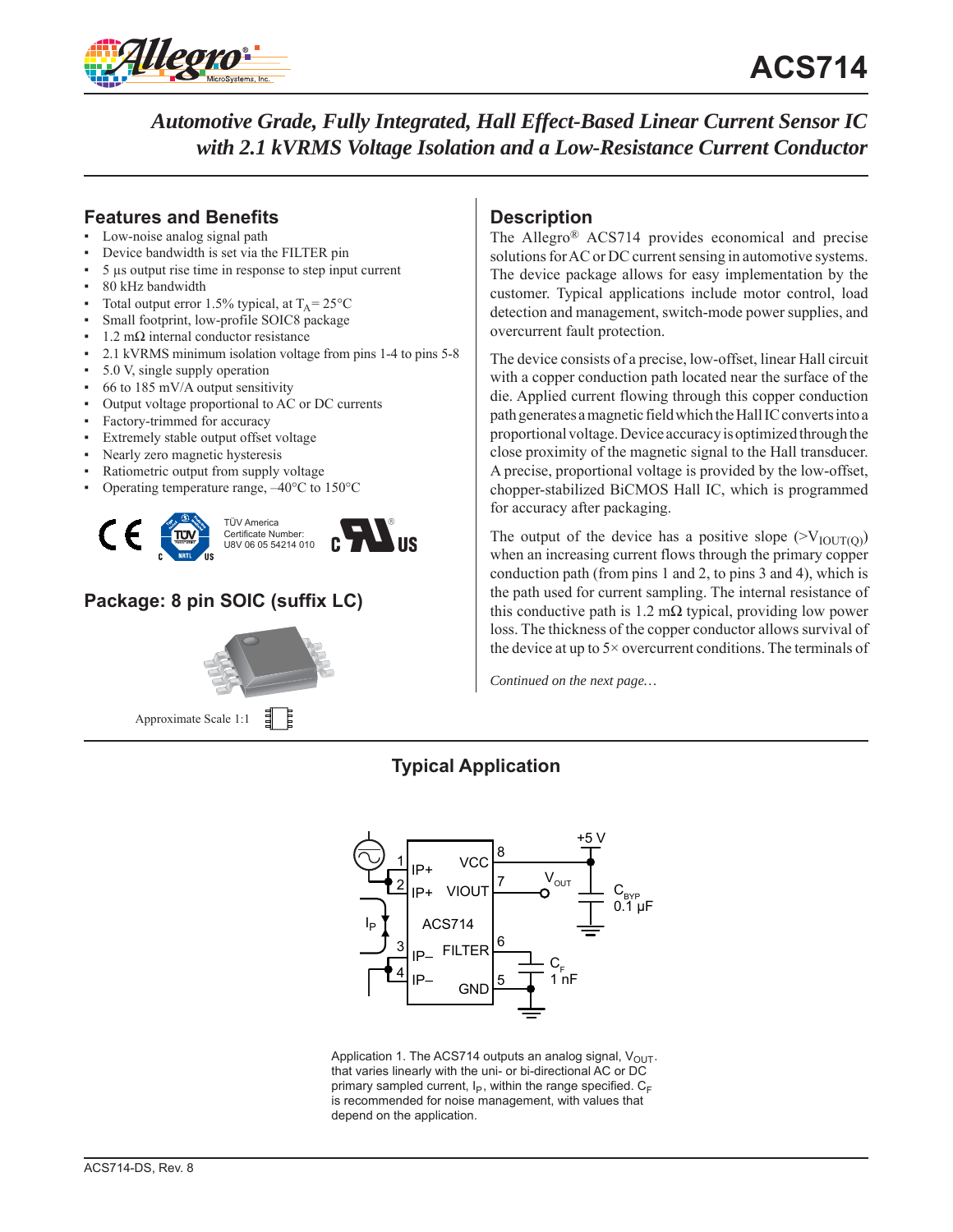## **Description (continued)**

the conductive path are electrically isolated from the signal leads (pins 5 through 8). This allows the ACS714 to be used in applications requiring electrical isolation without the use of opto-isolators or other costly isolation techniques.

The ACS714 is provided in a small, surface mount SOIC8 package.

The leadframe is plated with 100% matte tin, which is compatible with standard lead (Pb) free printed circuit board assembly processes. Internally, the device is Pb-free, except for flip-chip high-temperature Pb-based solder balls, currently exempt from RoHS. The device is fully calibrated prior to shipment from the factory.

## **Selection Guide**

| <b>Part Number</b> | Optimized Range, I <sub>P</sub><br>(A) | <b>Sensitivity, Sens</b><br>$(Typ)$ (mV/A) | Тд<br>(°C)   | Packing*                        |
|--------------------|----------------------------------------|--------------------------------------------|--------------|---------------------------------|
| ACS714ELCTR-05B-T  | ±5                                     | 185                                        |              |                                 |
| ACS714ELCTR-20A-T  | ±20                                    | 100                                        | $-40$ to 85  |                                 |
| ACS714ELCTR-30A-T  | ±30                                    | 66                                         |              |                                 |
| ACS714LLCTR-05B-T  | ±5                                     | 185                                        |              | Tape and reel, 3000 pieces/reel |
| ACS714LLCTR-20A-T  | ±20                                    | 100                                        | $-40$ to 150 |                                 |
| ACS714LLCTR-30A-T  | ±30                                    | 66                                         |              |                                 |

\*Contact Allegro for additional packing options.

## **Absolute Maximum Ratings**

| <b>Characteristic</b>                 | Symbol                | <b>Notes</b>                                            | Rating       | <b>Units</b>   |
|---------------------------------------|-----------------------|---------------------------------------------------------|--------------|----------------|
| Supply Voltage                        | $V_{\rm CC}$          |                                                         | 8            | $\vee$         |
| Reverse Supply Voltage                | $V_{RCC}$             |                                                         | $-0.1$       | $\vee$         |
| Output Voltage                        | V <sub>IOUT</sub>     |                                                         | 8            | V              |
| Reverse Output Voltage                | V <sub>RIOUT</sub>    |                                                         | $-0.1$       | $\vee$         |
|                                       |                       | Pins 1-4 and 5-8; 60 Hz, 1 minute, $T_A = 25^{\circ}$ C | 2100         | <b>VAC</b>     |
| Reinforced Isolation Voltage          | $V_{ISO}$             | Maximum working voltage according to<br>UL60950-1       | 184          | $V_{\rm peak}$ |
|                                       |                       | Pins 1-4 and 5-8; 60 Hz, 1 minute, $T_A = 25^{\circ}$ C | 1500         | <b>VAC</b>     |
| <b>Basic Isolation Voltage</b>        | $V_{\text{ISO(bsc)}}$ | Maximum working voltage according to<br>UL60950-1       | 354          | $V_{\rm peak}$ |
| <b>Output Current Source</b>          | IOUT(Source)          |                                                         | 3            | mA             |
| <b>Output Current Sink</b>            | IOUT(Sink)            |                                                         | 10           | mA             |
| Overcurrent Transient Tolerance       | Ιp                    | 1 pulse, 100 ms                                         | 100          | A              |
|                                       |                       | Range E                                                 | $-40$ to 85  | °C             |
| Nominal Operating Ambient Temperature | T <sub>A</sub>        | Range L                                                 | $-40$ to 150 | °C             |
| Maximum Junction Temperature          | $T_{\parallel}$ (max) |                                                         | 165          | °C             |
| Storage Temperature                   | $T_{\text{stg}}$      |                                                         | $-65$ to 170 | °C             |



TÜV America Certificate Number: U8V 06 05 54214 010

| <b>Parameter</b>        | <b>Specification</b>         |
|-------------------------|------------------------------|
|                         | CAN/CSA-C22.2 No. 60950-1-03 |
| Fire and Electric Shock | UL 60950-1:2003              |
|                         | EN 60950-1:2001              |

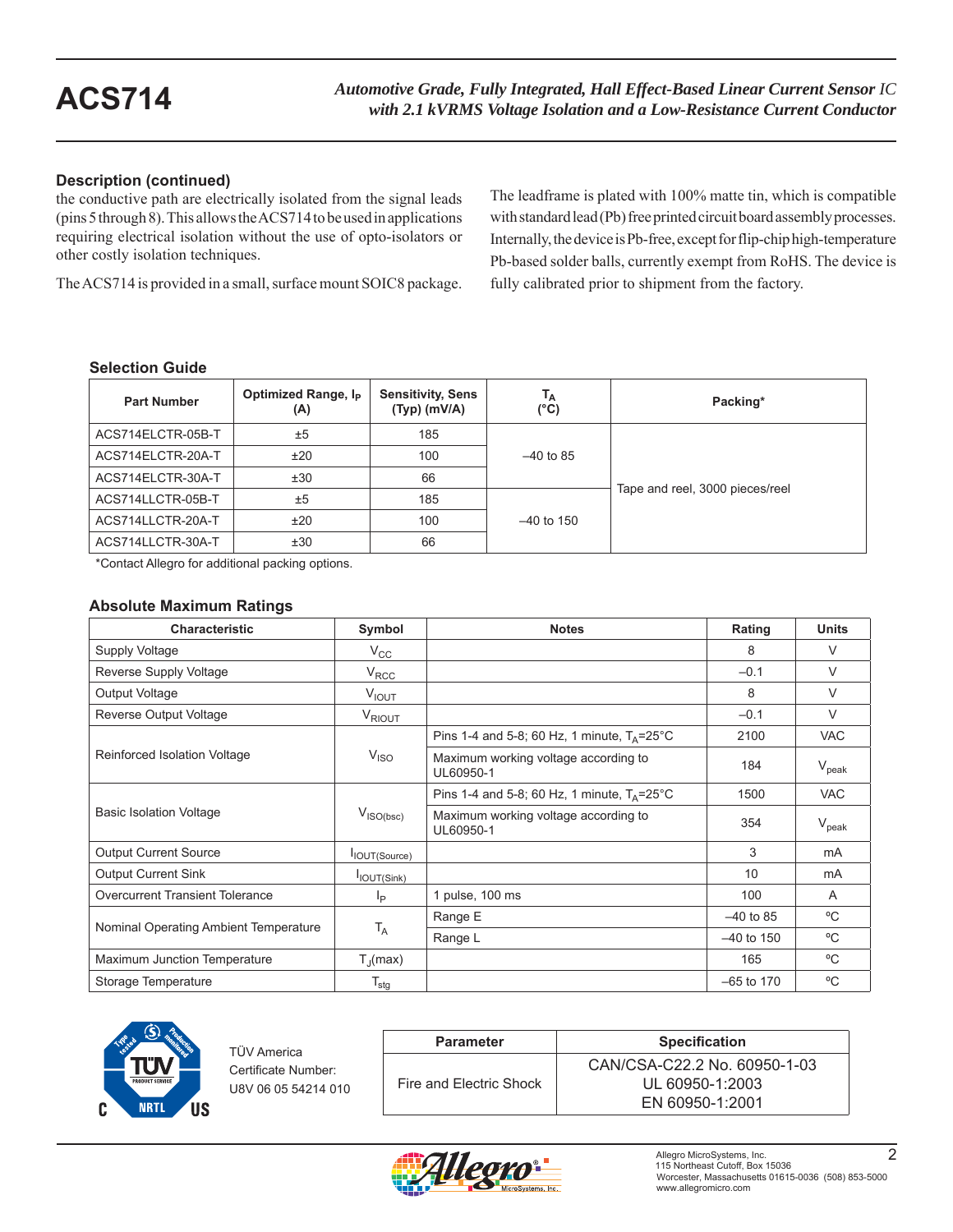**Functional Block Diagram**



**Pin-out Diagram**



### **Terminal List Table**

| <b>Number</b> | <b>Name</b>   | <b>Description</b>                                    |
|---------------|---------------|-------------------------------------------------------|
| 1 and $2$     | $IP+$         | Terminals for current being sampled; fused internally |
| $3$ and $4$   | $IP-$         | Terminals for current being sampled; fused internally |
| 5             | <b>GND</b>    | Signal ground terminal                                |
| 6             | <b>FILTER</b> | Terminal for external capacitor that sets bandwidth   |
|               | <b>VIOUT</b>  | Analog output signal                                  |
| 8             | VCC           | Device power supply terminal                          |

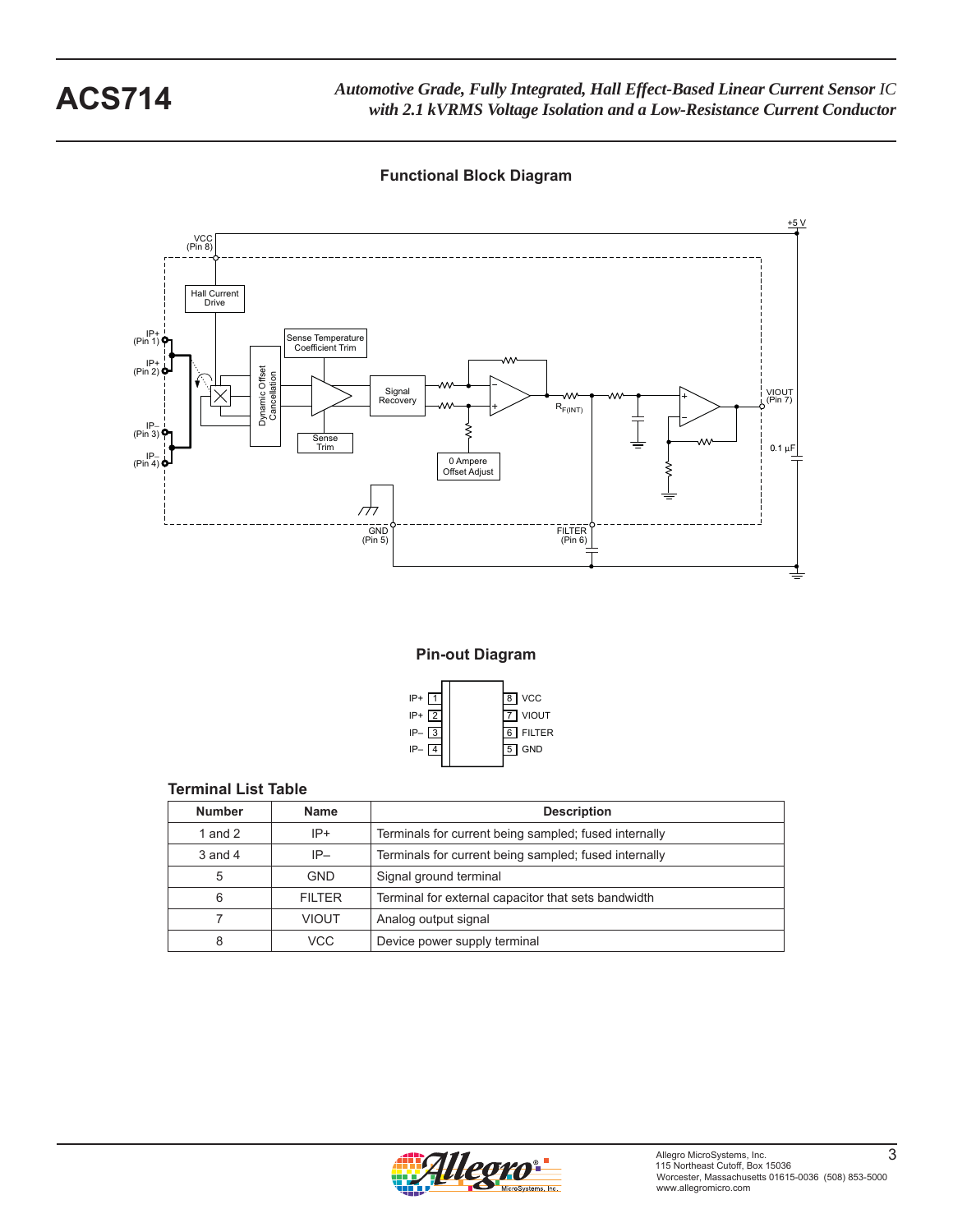## **COMMON OPERATING CHARACTERISTICS<sup>1</sup>** over full range of  $T_A$ ,  $C_F$  = 1 nF, and  $V_{CC}$  = 5 V, unless otherwise specified

| <b>Characteristic</b>                   | Symbol               | <b>Test Conditions</b>                                                                       | Min.              | Typ.                     | Max.                     | <b>Units</b>  |  |  |  |  |
|-----------------------------------------|----------------------|----------------------------------------------------------------------------------------------|-------------------|--------------------------|--------------------------|---------------|--|--|--|--|
| <b>ELECTRICAL CHARACTERISTICS</b>       |                      |                                                                                              |                   |                          |                          |               |  |  |  |  |
| <b>Supply Voltage</b>                   | $V_{\rm CC}$         |                                                                                              | 4.5               | 5.0                      | 5.5                      | V             |  |  |  |  |
| <b>Supply Current</b>                   | $I_{\rm CC}$         | $V_{CC}$ = 5.0 V, output open                                                                | $\qquad \qquad -$ | 10                       | 13                       | mA            |  |  |  |  |
| Output Capacitance Load                 | $C_{\mathsf{LOAD}}$  | VIOUT to GND                                                                                 | $\qquad \qquad -$ | $\overline{\phantom{0}}$ | 10                       | nF            |  |  |  |  |
| <b>Output Resistive Load</b>            | $R_{\sf LOAD}$       | VIOUT to GND                                                                                 | 4.7               |                          |                          | $k\Omega$     |  |  |  |  |
| Primary Conductor Resistance            | R <sub>PRIMARY</sub> | $T_A = 25^{\circ}$ C                                                                         |                   | 1.2                      | $\overline{\phantom{0}}$ | $m\Omega$     |  |  |  |  |
| <b>Rise Time</b>                        | t,                   | $I_P = I_P(max)$ , T <sub>A</sub> = 25°C, C <sub>OUT</sub> = open                            |                   | 5                        |                          | μs            |  |  |  |  |
| Frequency Bandwidth                     |                      | $-3$ dB, T <sub>A</sub> = 25°C; I <sub>P</sub> is 10 A peak-to-peak                          |                   | 80                       | $\overline{\phantom{m}}$ | kHz           |  |  |  |  |
| Nonlinearity                            | $E_{LIN}$            | Over full range of $I_P$                                                                     | —                 | 1.5                      |                          | $\frac{0}{0}$ |  |  |  |  |
| Symmetry                                | $E_{\text{SYM}}$     | Over full range of I <sub>P</sub>                                                            | 98                | 100                      | 102                      | $\frac{0}{0}$ |  |  |  |  |
| Zero Current Output Voltage             | $V_{\text{IOUT(Q)}}$ | Bidirectional; $I_P = 0 A$ , $T_A = 25^{\circ}C$                                             |                   | $V_{\rm CC} \times 0.5$  |                          | V             |  |  |  |  |
| Power-On Time                           | $t_{\text{PO}}$      | Output reaches 90% of steady-state level, T <sub>J</sub> =25°C, 20 A present<br>on leadframe |                   | 35                       |                          | μs            |  |  |  |  |
| Magnetic Coupling <sup>2</sup>          |                      |                                                                                              |                   | 12                       | —                        | G/A           |  |  |  |  |
| Internal Filter Resistance <sup>3</sup> | $R_{F(INT)}$         |                                                                                              |                   | 1.7                      |                          | $k\Omega$     |  |  |  |  |

1Device may be operated at higher primary current levels,  $I_P$ , and ambient,  $T_A$ , and internal leadframe temperatures,  $T_A$ , provided that the Maximum Junction Temperature,  $T_J$ (max), is not exceeded.

 $21G = 0.1$  mT.

 ${}^{3}R_{F(INT)}$  forms an RC circuit via the FILTER pin.

## **COMMON THERMAL CHARACTERISTICS1**

|                                                  |                 |                                                                                                | Min.  | Typ. | Max. | Units         |
|--------------------------------------------------|-----------------|------------------------------------------------------------------------------------------------|-------|------|------|---------------|
| Operating Internal Leadframe Temperature         | ΙA.             | E range                                                                                        | $-40$ | —    | 85   | $^{\circ}C$   |
|                                                  |                 | L range                                                                                        | $-40$ |      | 150  | $^{\circ}C$   |
| Value                                            |                 |                                                                                                |       |      |      |               |
| Junction-to-Lead Thermal Resistance <sup>2</sup> | $R_{\theta$ JL  | Mounted on the Allegro ASEK 714 evaluation board                                               |       |      |      | $\degree$ C/W |
| Junction-to-Ambient Thermal Resistance           | $R_{\theta JA}$ | Mounted on the Allegro 85-0322 evaluation board, includes the power con-<br>sumed by the board |       |      |      | $\degree$ C/W |

<sup>1</sup>Additional thermal information is available on the Allegro website.

<sup>2</sup>The Allegro evaluation board has 1500 mm<sup>2</sup> of 2 oz. copper on each side, connected to pins 1 and 2, and to pins 3 and 4, with thermal vias connecting the layers. Performance values include the power consumed by the PCB. Further details on the board are available from the Frequently Asked Questions document on our website. Further information about board design and thermal performance also can be found in the Applications Information section of this datasheet.

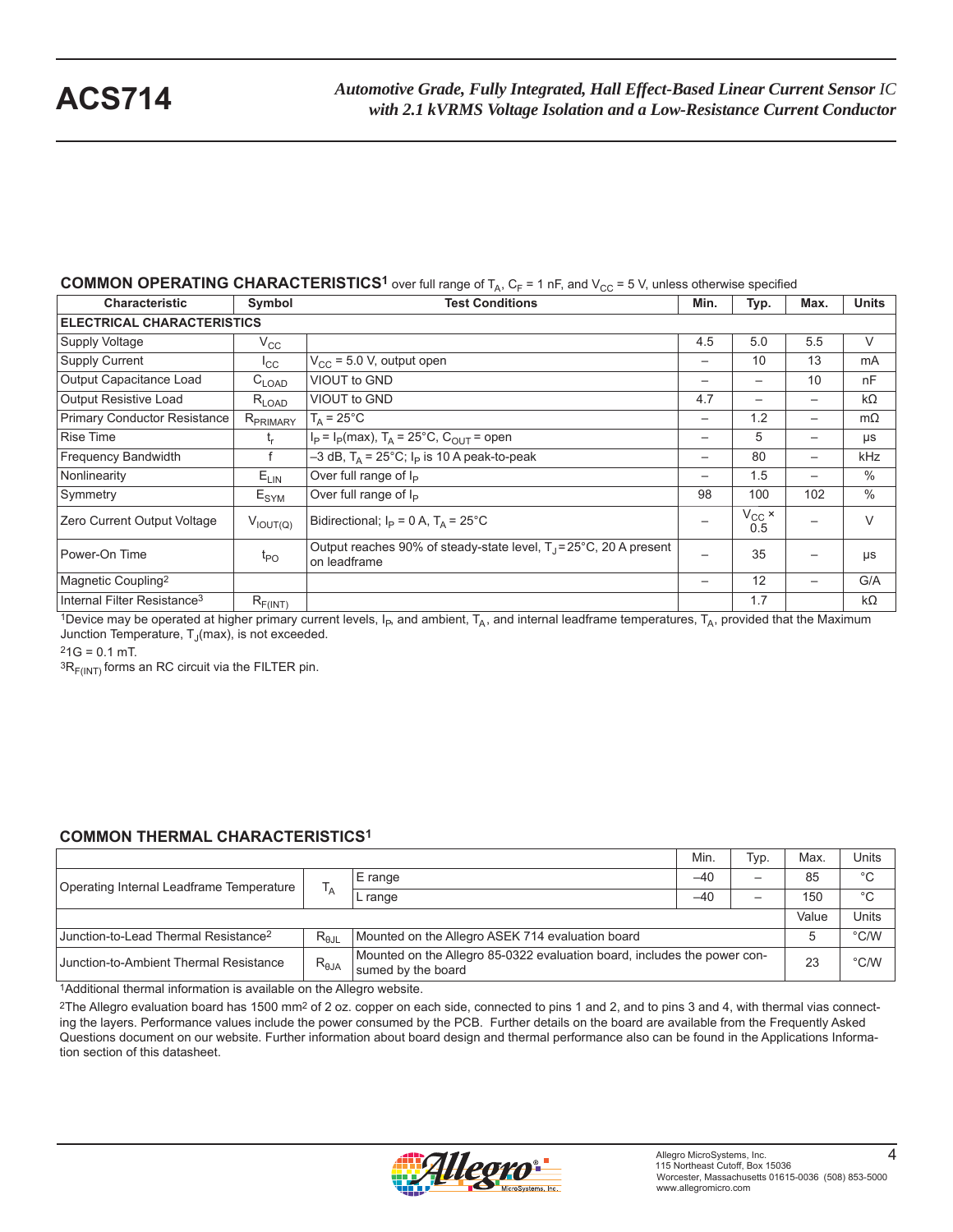### **x05B PERFORMANCE CHARACTERISTICS<sup>1</sup> over Range E:**  $T_A = -40^\circ$ C to 85°C, C<sub>F</sub> = 1 nF, and V<sub>CC</sub> = 5 V, unless otherwise specified

| <b>Characteristic</b>           | Symbol                     | <b>Test Conditions</b>                                                                                                   | Min.  | Typ.     | Max. | <b>Units</b>          |
|---------------------------------|----------------------------|--------------------------------------------------------------------------------------------------------------------------|-------|----------|------|-----------------------|
| Optimized Accuracy Range        | Ιp                         |                                                                                                                          | $-5$  |          | 5    | A                     |
| Sensitivity                     | Sens                       | Over full range of $I_P$ T <sub>A</sub> = 25°C                                                                           | 180   | 185      | 190  | mV/A                  |
| Noise                           | $V_{\text{NOISE(PP)}}$     | Peak-to-peak, $T_A = 25^{\circ}$ C, 185 mV/A programmed Sensitivity,<br>$C_F$ = 47 nF, $C_{OUT}$ = open, 2 kHz bandwidth |       | 21       |      | mV                    |
| Zero Current Output Slope       | $\Delta I_{\text{OUT}(Q)}$ | $T_{\text{A}}$ = $-40^{\circ}$ C to 25 $^{\circ}$ C                                                                      |       | $-0.26$  |      | $mV$ <sup>o</sup> $C$ |
|                                 |                            | $T_A$ = 25°C to 150°C                                                                                                    | -     | $-0.08$  |      | $mV$ °C               |
| Sensitivity Slope               | $\triangle$ Sens           | $T_A = -40^{\circ}$ C to 25°C                                                                                            | -     | 0.054    |      | $mV/A$ <sup>o</sup> C |
|                                 |                            | $T_A$ = 25°C to 150°C                                                                                                    | —     | $-0.008$ |      | $mV/A$ <sup>o</sup> C |
| Electrical Output Voltage       | $V_{OE}$                   | $I_P = 0 A$                                                                                                              | $-40$ | —        | 40   | mV                    |
| Total Output Error <sup>2</sup> | $E_{TOT}$                  | $I_P = \pm 5 A$ , T <sub>A</sub> = 25°C                                                                                  |       | ±1.5     |      | $\%$                  |

1Device may be operated at higher primary current levels,  $I_P$ , and ambient temperatures,  $T_A$ , provided that the Maximum Junction Temperature,  $T_{J(max)}$ , is not exceeded.

<sup>2</sup>Percentage of  $I_P$ , with  $I_P = 5$  A. Output filtered.

## **x05B PERFORMANCE CHARACTERISTICS<sup>1</sup> over Range L:**  $T_A = -40^{\circ}$ C to 150°C, C<sub>F</sub> = 1 nF, and V<sub>CC</sub> = 5 V, unless otherwise specified

| <b>Characteristic</b>            | Symbol                     | <b>Test Conditions</b>                                                                                                   | Min.                     | Typ.     | Max. | <b>Units</b>            |
|----------------------------------|----------------------------|--------------------------------------------------------------------------------------------------------------------------|--------------------------|----------|------|-------------------------|
| Optimized Accuracy Range         | Ιp                         |                                                                                                                          | $-5$                     |          | 5    | A                       |
| Sensitivity                      | Sens                       | Over full range of $I_P$ T <sub>A</sub> = 25°C                                                                           |                          | 185      |      | mV/A                    |
| Noise                            | $V_{\text{NOISE(PP)}}$     | Peak-to-peak, $T_A = 25^{\circ}$ C, 185 mV/A programmed Sensitivity,<br>$C_F$ = 47 nF, $C_{OUT}$ = open, 2 kHz bandwidth |                          | 21       |      | mV                      |
| Zero Current Output Slope        | $\Delta I_{\text{OUT(Q)}}$ | $T_A = -40^{\circ}$ C to 25°C                                                                                            | -                        | $-0.26$  |      | $mV$ <sup>o</sup> C     |
|                                  |                            | $T_A$ = 25°C to 150°C                                                                                                    | -                        | $-0.08$  |      | $mV$ <sup>o</sup> C     |
| Sensitivity Slope                | $\triangle$ Sens           | $T_A = -40^{\circ}$ C to 25°C                                                                                            | $\overline{\phantom{m}}$ | 0.054    |      | $mV/A$ <sup>o</sup> $C$ |
|                                  |                            | $T_A$ = 25°C to 150°C                                                                                                    | —                        | $-0.008$ | —    | $mV/A$ <sup>o</sup> $C$ |
| <b>Electrical Output Voltage</b> | $V_{OF}$                   | $I_{\rm p} = 0 A$                                                                                                        | $-60$                    | —        | 60   | mV                      |
|                                  |                            | $I_P = \pm 5 A$ , T <sub>A</sub> = 25°C                                                                                  | $\overline{\phantom{m}}$ | ±1.5     |      | $\%$                    |
| Total Output Error <sup>2</sup>  | $E_{TOT}$                  | $I_P = \pm 5$ A, T <sub>A</sub> = -40°C to 150°C                                                                         | $-7$                     |          |      | $\%$                    |

1Device may be operated at higher primary current levels,  $I_P$ , and ambient temperatures,  $T_A$ , provided that the Maximum Junction Temperature,  $T_{J(max)}$ , is not exceeded.

<sup>2</sup>Percentage of  $I_P$ , with  $I_P$  = 5 A. Output filtered.

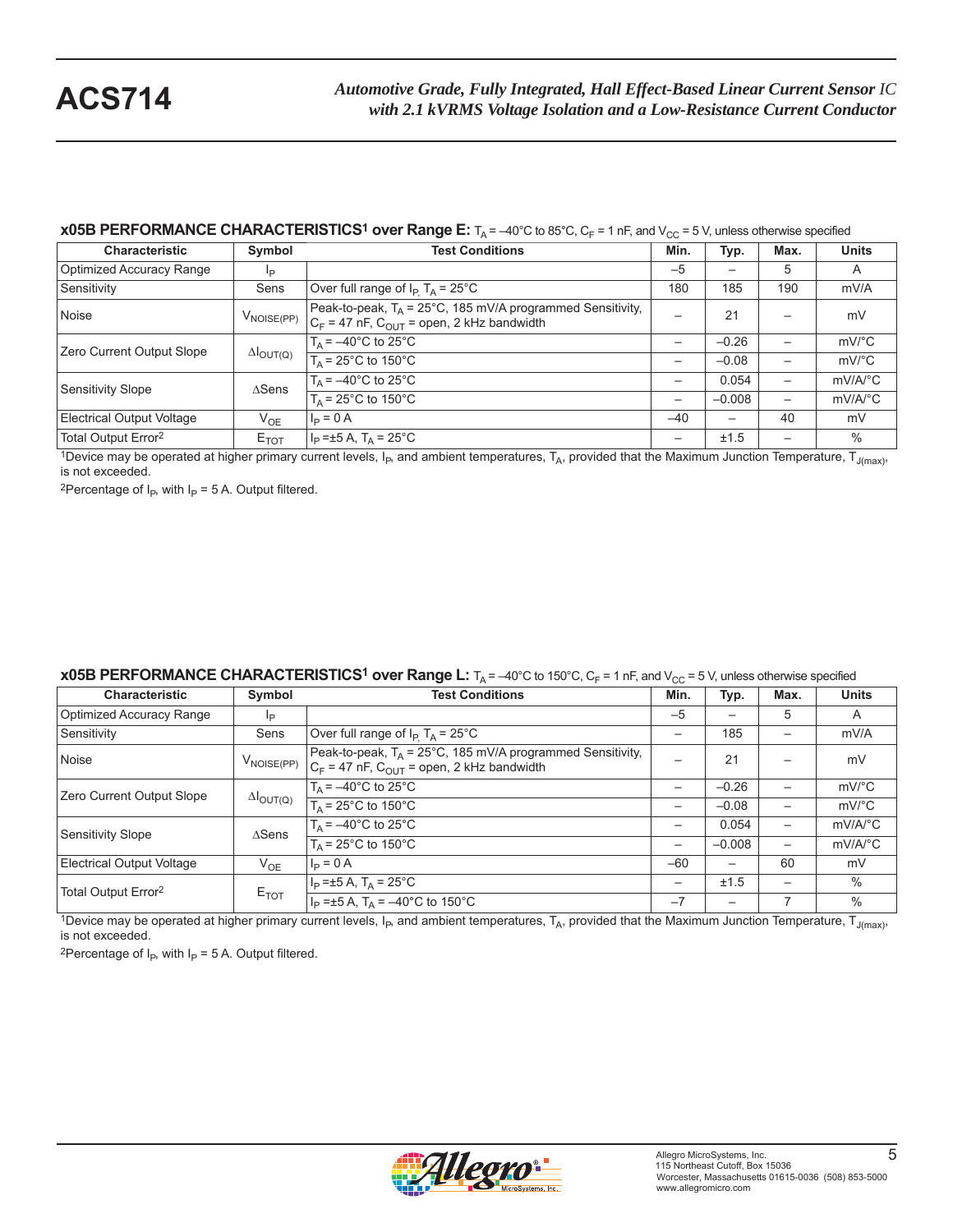## **x20A PERFORMANCE CHARACTERISTICS** over Range E:  $T_A = -40^\circ C$  to 85°C<sup>1</sup>,  $C_F = 1$  nF, and  $V_{CC} = 5$  V, unless otherwise specified

| <b>Characteristic</b>           | Symbol                     | <b>Test Conditions</b>                                                                                                   | Min.                     | Typ.     | Max.                     | <b>Units</b>          |
|---------------------------------|----------------------------|--------------------------------------------------------------------------------------------------------------------------|--------------------------|----------|--------------------------|-----------------------|
| Optimized Accuracy Range        | lp                         |                                                                                                                          | $-20$                    |          | 20                       | A                     |
| Sensitivity                     | Sens                       | Over full range of $I_P$ , $T_A = 25^{\circ}C$                                                                           | 96                       | 100      | 104                      | mV/A                  |
| Noise                           | $V_{\text{NOISE(PP)}}$     | Peak-to-peak, $T_A = 25^{\circ}$ C, 100 mV/A programmed Sensitivity,<br>$C_F$ = 47 nF, $C_{OUT}$ = open, 2 kHz bandwidth |                          | 11       | -                        | mV                    |
| Zero Current Output Slope       | $\Delta I_{\text{OUT(Q)}}$ | $T_A = -40^{\circ}$ C to 25°C                                                                                            | $\overline{\phantom{0}}$ | $-0.34$  | -                        | $mV$ <sup>o</sup> C   |
|                                 |                            | $T_{\text{A}}$ = 25°C to 150°C                                                                                           | —                        | $-0.07$  | —                        | $mV$ <sup>o</sup> $C$ |
| Sensitivity Slope               | $\triangle$ Sens           | $T_A = -40^{\circ}$ C to $25^{\circ}$ C                                                                                  | $\overline{\phantom{m}}$ | 0.017    | —                        | mV/A/°C               |
|                                 |                            | $T_A = 25^{\circ}$ C to 150°C                                                                                            |                          | $-0.004$ | $\overline{\phantom{0}}$ | mV/A/°C               |
| Electrical Output Voltage       | $V_{OE}$                   | $I_P = 0 A$                                                                                                              | $-30$                    |          | 30                       | mV                    |
| Total Output Error <sup>2</sup> | $E_{TOT}$                  | $I_P = \pm 20$ A T <sub>A</sub> = 25°C                                                                                   | $\overline{\phantom{m}}$ | ±1.5     | -                        | $\%$                  |

<sup>1</sup>Device may be operated at higher primary current levels,  $I_P$ , and ambient temperatures,  $T_A$ , provided that the Maximum Junction Temperature,  $T_A$ (max), is not exceeded.

<sup>2</sup>Percentage of I<sub>P</sub>, with I<sub>P</sub> = 20 A. Output filtered.

## **x20A PERFORMANCE CHARACTERISTICS** over Range L:  $T_A = -40^{\circ}C$  to 150°C<sup>1</sup>,  $C_F = 1$  nF, and  $V_{CC} = 5$  V, unless otherwise specified

| <b>Characteristic</b>            | Symbol                     | <b>Test Conditions</b>                                                                                                  | Min.                     | Typ.                     | Max.                     | <b>Units</b>          |
|----------------------------------|----------------------------|-------------------------------------------------------------------------------------------------------------------------|--------------------------|--------------------------|--------------------------|-----------------------|
| <b>Optimized Accuracy Range</b>  | I <sub>P</sub>             |                                                                                                                         | $-20$                    |                          | 20                       | A                     |
| Sensitivity                      | Sens                       | Over full range of $I_P$ , $T_A = 25^{\circ}C$                                                                          | $\overline{\phantom{m}}$ | 100                      | —                        | mV/A                  |
|                                  |                            | Over full range of $I_P$ , $T_A = -40^{\circ}$ C to 150°C                                                               | 94                       | $\overline{\phantom{0}}$ | 104                      | mV/A                  |
| Noise                            | $V_{\mathsf{NOISE(PP)}}$   | Peak-to-peak, $T_A = 25^{\circ}$ C, 100 mV/A programmed Sensitivity,<br>$C_F$ = 47 nF, $C_{OUT}$ = out, 2 kHz bandwidth |                          | 11                       | $\overline{\phantom{0}}$ | mV                    |
| Zero Current Output Slope        | $\Delta I_{\text{OUT(Q)}}$ | $T_{\Delta}$ = -40°C to 25°C                                                                                            |                          | $-0.34$                  | —                        | $mV$ <sup>o</sup> $C$ |
|                                  |                            | $T_A$ = 25°C to 150°C                                                                                                   | $\qquad \qquad$          | $-0.07$                  | —                        | $mV$ <sup>o</sup> C   |
| Sensitivity Slope                | $\triangle$ Sens           | $T_A = -40^{\circ}$ C to 25°C                                                                                           | $\overline{\phantom{m}}$ | 0.017                    | —                        | mV/A/°C               |
|                                  |                            | $T_A$ = 25°C to 150°C                                                                                                   | $\overline{\phantom{m}}$ | $-0.004$                 | —                        | mV/A/°C               |
| <b>Electrical Output Voltage</b> | $V_{OE}$                   | $I_P = 0 A$                                                                                                             | $-40$                    | $\overline{\phantom{0}}$ | 40                       | mV                    |
| Total Output Error <sup>2</sup>  |                            | $I_P$ = ±20 A T <sub>A</sub> = 25°C                                                                                     | $\overline{\phantom{m}}$ | ±1.5                     | —                        | $\%$                  |
|                                  | $E_{TOT}$                  | $I_P = \pm 20$ A T <sub>A</sub> = -40°C to 150°C                                                                        | $-5$                     |                          | 5                        | $\%$                  |

1Device may be operated at higher primary current levels,  $I_{P}$ , and ambient temperatures,  $T_A$ , provided that the Maximum Junction Temperature,  $T_J$ (max), is not exceeded.

<sup>2</sup>Percentage of I<sub>P</sub>, with I<sub>P</sub> = 20 A. Output filtered.

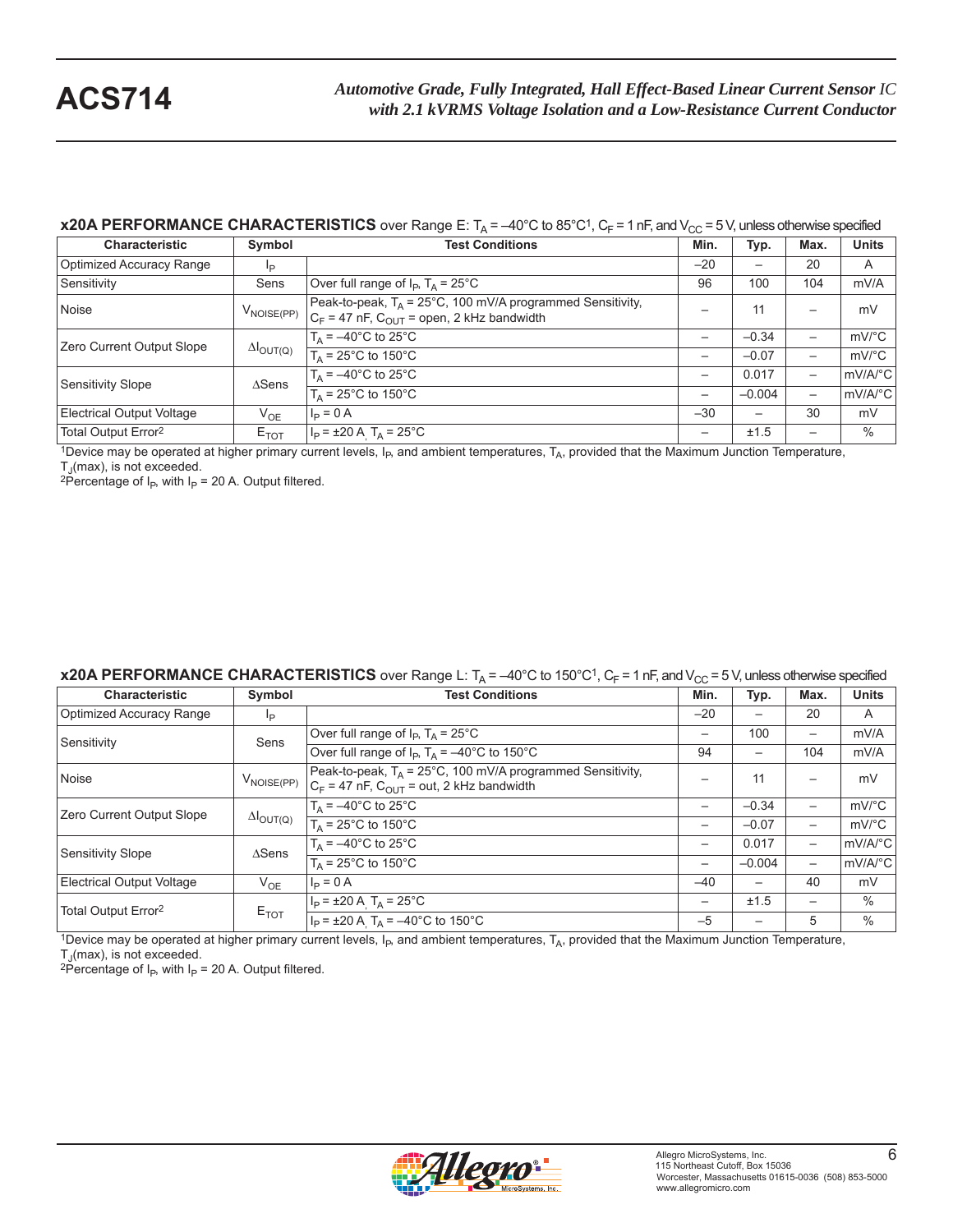## **x30A PERFORMANCE CHARACTERISTICS** over Range E:  $T_A = -40^\circ C$  to 85°C<sup>1</sup>,  $C_F = 1$  nF, and  $V_{CC} = 5$  V, unless otherwise specified

| <b>Characteristic</b>           | Symbol                     | <b>Test Conditions</b>                                                                                                  | Min.                     | Typ.     | Max.                     | <b>Units</b>          |
|---------------------------------|----------------------------|-------------------------------------------------------------------------------------------------------------------------|--------------------------|----------|--------------------------|-----------------------|
| Optimized Accuracy Range        | lp                         |                                                                                                                         | $-30$                    |          | 30                       | A                     |
| Sensitivity                     | Sens                       | Over full range of $I_P$ , $T_A = 25^{\circ}C$                                                                          | 64                       | 66       | 68                       | mV/A                  |
| Noise                           | $V_{\text{NOISE(PP)}}$     | Peak-to-peak, $T_A = 25^{\circ}$ C, 66 mV/A programmed Sensitivity,<br>$C_F$ = 47 nF, $C_{OUT}$ = open, 2 kHz bandwidth |                          |          |                          | mV                    |
| Zero Current Output Slope       | $\Delta I_{\text{OUT(Q)}}$ | $T_A = -40^{\circ}$ C to 25°C                                                                                           | $\overline{\phantom{0}}$ | $-0.35$  | -                        | $mV$ <sup>o</sup> C   |
|                                 |                            | $T_{\text{A}}$ = 25°C to 150°C                                                                                          | —                        | $-0.08$  | —                        | $mV$ <sup>o</sup> $C$ |
| Sensitivity Slope               | $\triangle$ Sens           | $T_A = -40^{\circ}$ C to $25^{\circ}$ C                                                                                 | $\overline{\phantom{m}}$ | 0.007    | —                        | mV/A/°C               |
|                                 |                            | $T_A = 25^{\circ}$ C to 150°C                                                                                           |                          | $-0.002$ | $\overline{\phantom{0}}$ | mV/A/°C               |
| Electrical Output Voltage       | $V_{OE}$                   | $I_P = 0 A$                                                                                                             | $-30$                    |          | 30                       | mV                    |
| Total Output Error <sup>2</sup> | $E_{TOT}$                  | $I_P = \pm 30 A$ , T <sub>A</sub> = 25°C                                                                                | $\overline{\phantom{m}}$ | ±1.5     | -                        | $\%$                  |

<sup>1</sup>Device may be operated at higher primary current levels,  $I_P$ , and ambient temperatures,  $T_A$ , provided that the Maximum Junction Temperature,  $T_A$ (max), is not exceeded.

<sup>2</sup>Percentage of I<sub>P</sub>, with I<sub>P</sub> = 30 A. Output filtered.

### **x30A PERFORMANCE CHARACTERISTICS** over Range L:  $T_A = -40^{\circ}$ C to 150°C<sup>1</sup>, C<sub>F</sub> = 1 nF, and V<sub>CC</sub> = 5 V, unless otherwise specified

| <b>Characteristic</b>            | Symbol                     | <b>Test Conditions</b>                                                                                                  | Min.                     | Typ.                     | Max. | <b>Units</b>            |
|----------------------------------|----------------------------|-------------------------------------------------------------------------------------------------------------------------|--------------------------|--------------------------|------|-------------------------|
| Optimized Accuracy Range         | Ip                         |                                                                                                                         | $-30$                    |                          | 30   | A                       |
| Sensitivity                      | Sens                       | Over full range of $I_P$ , $T_A = 25^{\circ}C$                                                                          | $\overline{\phantom{m}}$ | 66                       | —    | mV/A                    |
|                                  |                            | Over full range of $I_P$ , $T_A = -40^{\circ}C$ to 150°C                                                                | 63                       | $\overline{\phantom{0}}$ | 69   | mV/A                    |
| Noise                            | V <sub>NOISE(PP)</sub>     | Peak-to-peak, $T_A = 25^{\circ}$ C, 66 mV/A programmed Sensitivity,<br>$C_F$ = 47 nF, $C_{OUT}$ = open, 2 kHz bandwidth |                          | 7                        | —    | mV                      |
| Zero Current Output Slope        | $\Delta I_{\text{OUT(Q)}}$ | $T_A = -40^{\circ}$ C to 25 $^{\circ}$ C                                                                                | $\overline{\phantom{0}}$ | $-0.35$                  | —    | $mV$ <sup>o</sup> $C$   |
|                                  |                            | $T_A = 25^{\circ}$ C to 150°C                                                                                           |                          | $-0.08$                  | —    | $mV$ °C                 |
| <b>Sensitivity Slope</b>         | $\triangle$ Sens           | $T_A = -40^{\circ}$ C to 25°C                                                                                           |                          | 0.007                    | —    | $mV/A$ <sup>o</sup> C   |
|                                  |                            | $T_A = 25^{\circ}$ C to 150 $^{\circ}$ C                                                                                | $\overline{\phantom{m}}$ | $-0.002$                 | —    | $mV/A$ <sup>o</sup> $C$ |
| <b>Electrical Output Voltage</b> | $V_{OE}$                   | $l_{\rm p} = 0 A$                                                                                                       | $-40$                    |                          | 40   | mV                      |
| Total Output Error <sup>2</sup>  | $E_{TOT}$                  | $I_P = \pm 30$ A, $T_A = 25^{\circ}$ C                                                                                  |                          | ±1.5                     | —    | $\%$                    |
|                                  |                            | $I_P = \pm 30$ A, $T_A = -40^{\circ}$ C to 150°C                                                                        | $-5$                     | $\qquad \qquad$          | 5    | $\%$                    |

1Device may be operated at higher primary current levels,  $I_{P}$ , and ambient temperatures,  $T_A$ , provided that the Maximum Junction Temperature,  $T_J$ (max), is not exceeded.

<sup>2</sup>Percentage of I<sub>P</sub>, with I<sub>P</sub> = 30 A. Output filtered.

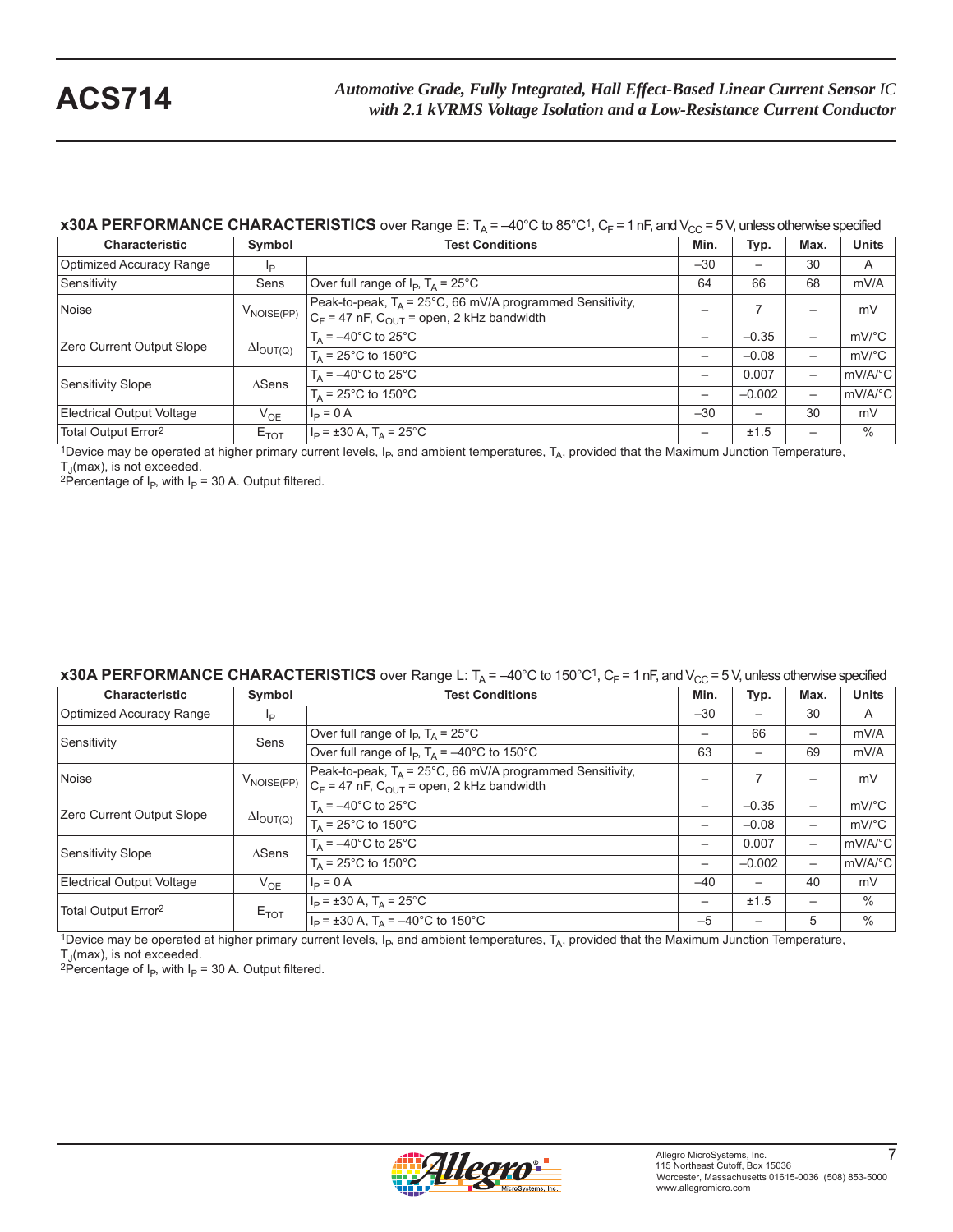



**TA (°C)**

-50 -25 0 25 50 75 100 125 150







Allegro MicroSystems, Inc. 8 115 Northeast Cutoff, Box 15036 Worcester, Massachusetts 01615-0036 (508) 853-5000 www.allegromicro.com

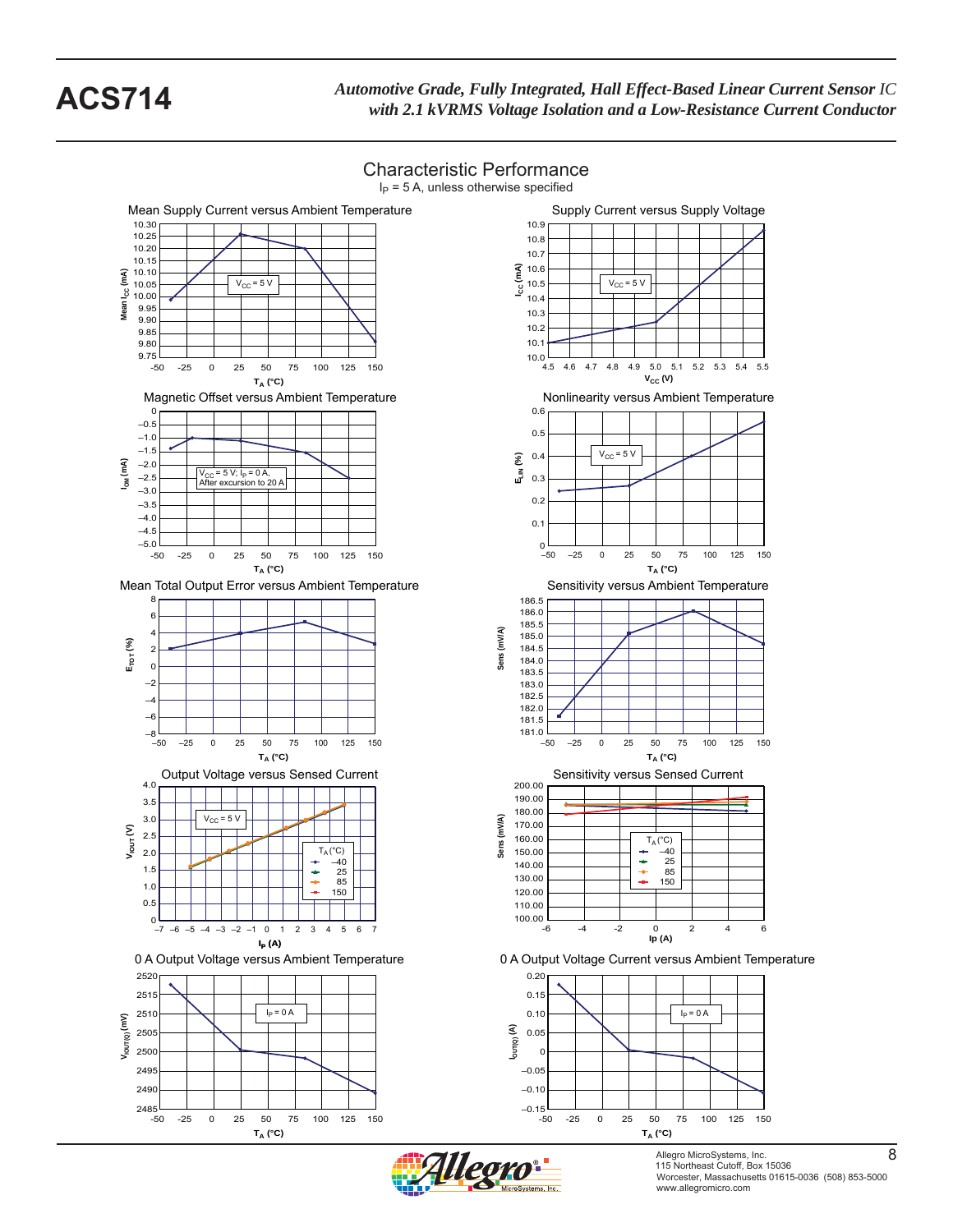

Characteristic Performance

Allegro MicroSystems, Inc. 9 115 Northeast Cutoff, Box 15036 www.allegromicro.com

Worcester, Massachusetts 01615-0036 (508) 853-5000

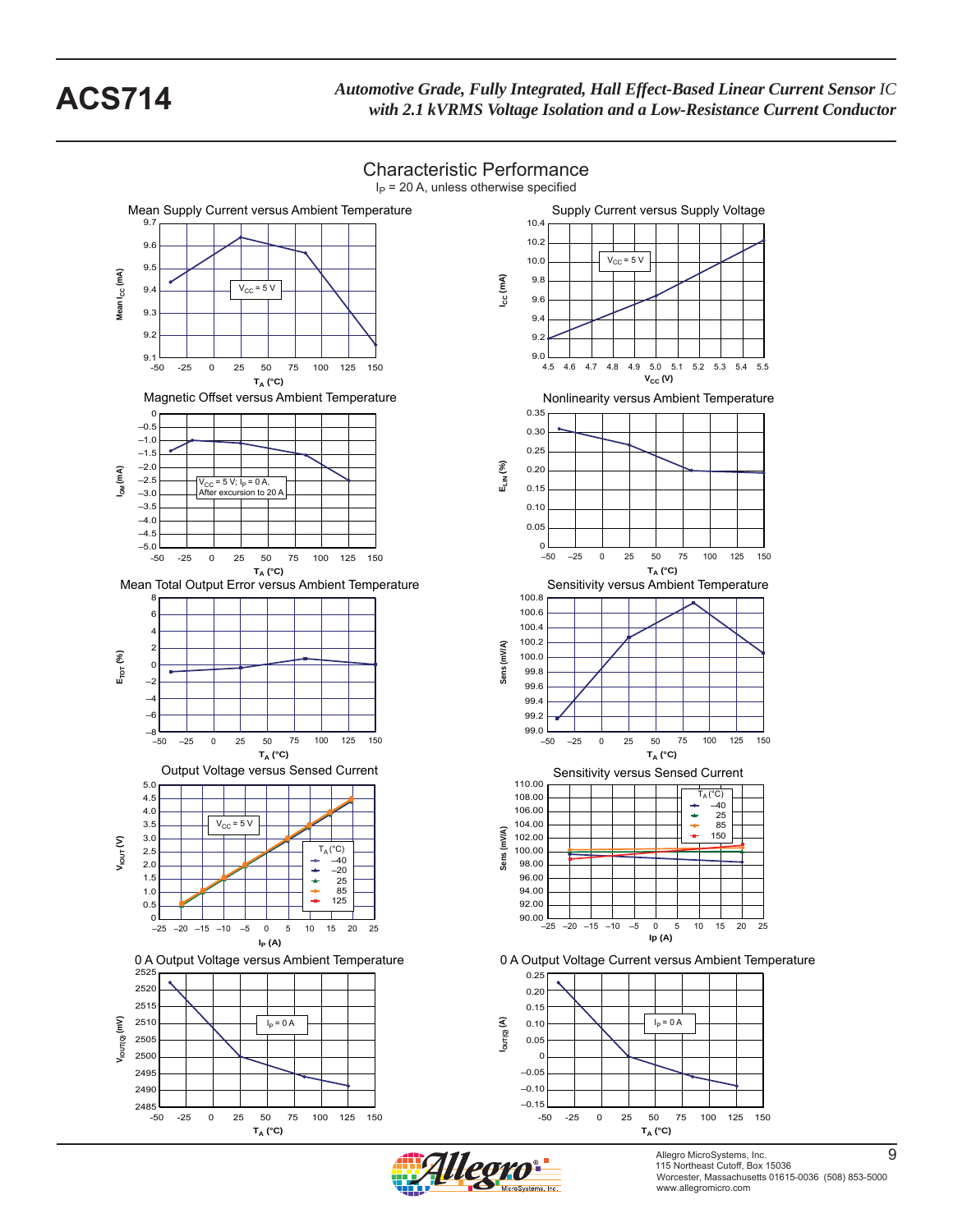

Characteristic Performance

Allegro MicroSystems, Inc. 10 115 Northeast Cutoff, Box 15036 Worcester, Massachusetts 01615-0036 (508) 853-5000 www.allegromicro.com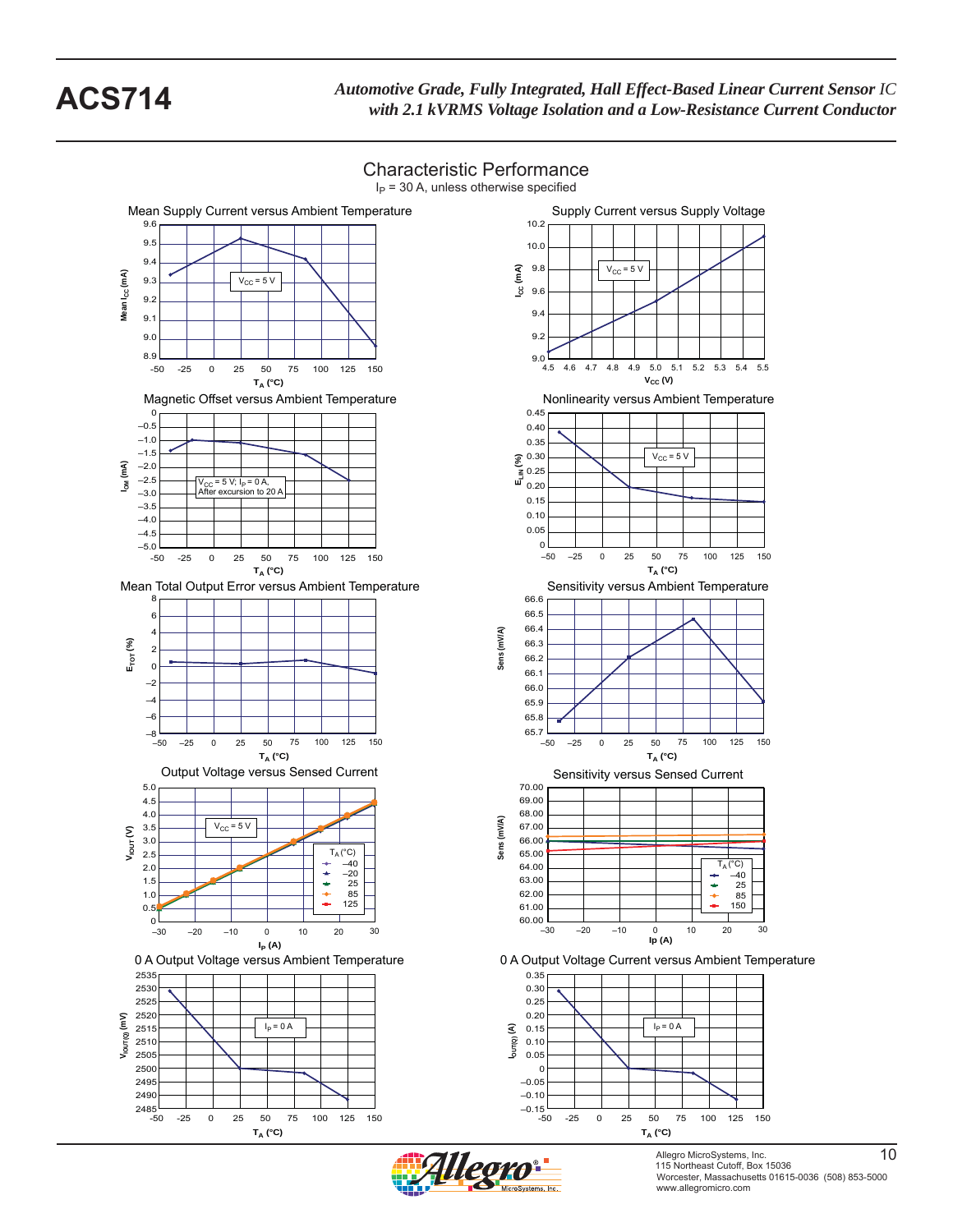# **Definitions of Accuracy Characteristics**

**Sensitivity (Sens).** The change in device output in response to a 1 A change through the primary conductor. The sensitivity is the product of the magnetic circuit sensitivity  $(G/A)$  and the linear IC amplifier gain (mV/G). The linear IC amplifier gain is programmed at the factory to optimize the sensitivity (mV/A) for the full-scale current of the device.

**Noise (** $V_{\text{NOISE}}$ **).** The product of the linear IC amplifier gain (mV/G) and the noise floor for the Allegro Hall effect linear IC  $(\approx 1 \text{ G})$ . The noise floor is derived from the thermal and shot noise observed in Hall elements. Dividing the noise (mV) by the sensitivity (mV/A) provides the smallest current that the device is able to resolve.

**Linearity (** $E_{LIN}$ **).** The degree to which the voltage output from the IC varies in direct proportion to the primary current through its full-scale amplitude. Nonlinearity in the output can be attributed to the saturation of the flux concentrator approaching the full-scale current. The following equation is used to derive the linearity:

$$
100\left\{1-\left[\frac{\Delta \text{ gain} \times \% \text{ sat } (V_{\text{IOUT\_full-scale amperes}} - V_{\text{IOUT(Q)}})}{2 (V_{\text{IOUT\_half-scale amperes}} - V_{\text{IOUT(Q)}})}\right]\right\}
$$

where  $V_{\text{IOUT\_full-scale amperes}}$  = the output voltage (V) when the sampled current approximates full-scale  $\pm I_p$ .

**Symmetry (** $E_{SYM}$ **).** The degree to which the absolute voltage output from the IC varies in proportion to either a positive or negative full-scale primary current. The following formula is used to derive symmetry:

$$
100 \left( \frac{V_{\text{IOUT}} + \text{full-scale amperes} - V_{\text{IOUT(Q)}}}{V_{\text{IOUT(Q)}} - V_{\text{IOUT}} - \text{full-scale amperes}} \right)
$$

**Quiescent output voltage (** $V_{\text{IOUT(O)}}$ **).** The output of the device when the primary current is zero. For a unipolar supply voltage, it nominally remains at  $V_{CC}/2$ . Thus,  $V_{CC} = 5$  V translates into  $V_{\text{IOUT(0)}} = 2.5$  V. Variation in  $V_{\text{IOUT(0)}}$  can be attributed to the resolution of the Allegro linear IC quiescent voltage trim and thermal drift.

**Electrical offset voltage (** $V_{OE}$ **).** The deviation of the device output from its ideal quiescent value of  $V_{CC}$  2 due to nonmagnetic causes. To convert this voltage to amperes, divide by the device sensitivity, Sens.

**Accuracy (** $E_{TOT}$ **).** The accuracy represents the maximum deviation of the actual output from its ideal value. This is also known as the total output error. The accuracy is illustrated graphically in the output voltage versus current chart at right.

Accuracy is divided into four areas:

- **0 A at 25°C.** Accuracy at the zero current flow at 25°C, without the effects of temperature.
- **0 A over Δ temperature.** Accuracy at the zero current flow including temperature effects.
- **Full-scale current at 25°C.** Accuracy at the the full-scale current at 25°C, without the effects of temperature.
- **Full-scale current over Δ temperature.** Accuracy at the fullscale current flow including temperature effects.

**Ratiometry**. The ratiometric feature means that its 0 A output,  $V_{\text{IOUT(0)}}$ , (nominally equal to  $V_{\text{CC}}/2$ ) and sensitivity, Sens, are proportional to its supply voltage,  $V_{CC}$ . The following formula is used to derive the ratiometric change in 0 A output voltage,  $\Delta V_{\text{IOUT}(\text{O})\text{RAT}}$  (%).

$$
100\left(\frac{V_{\text{IOUT(Q)VCC}}/V_{\text{IOUT(Q)SV}}}{V_{\text{CC}}/5\text{ V}}\right)
$$

The ratiometric change in sensitivity,  $\Delta$ Sens<sub>RAT</sub> (%), is defined as:

$$
00\left(\frac{Sens_{\rm VCC} / Sens_{\rm SV}}{V_{\rm CC} / 5 \text{ V}}\right)
$$

 $\mathbf{1}$ 

## **Output Voltage versus Sampled Current**

Accuracy at 0 A and at Full-Scale Current



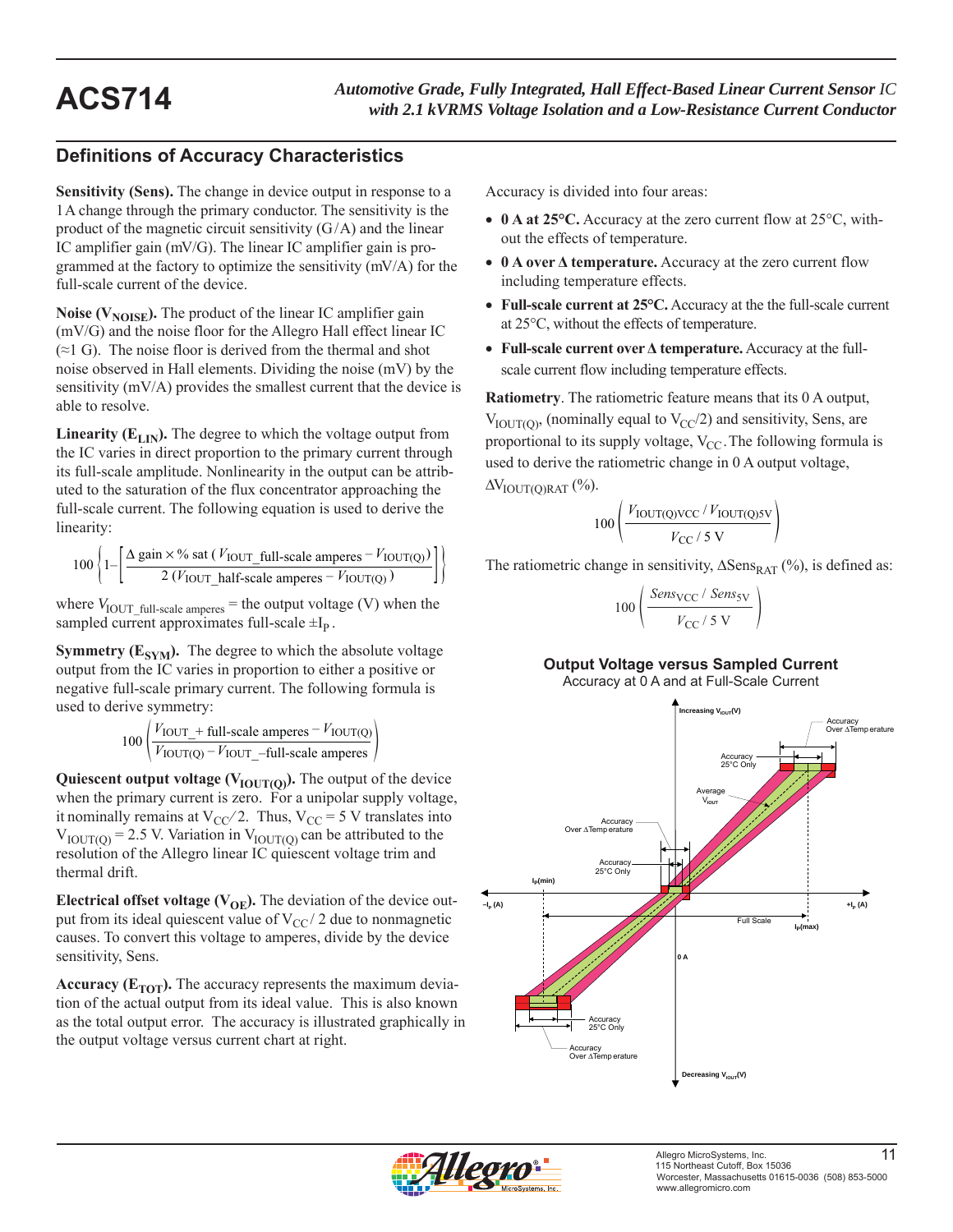## **Definitions of Dynamic Response Characteristics**

**Power-On Time**  $(t_{PO})$ **.** When the supply is ramped to its operating voltage, the device requires a finite time to power its internal components before responding to an input magnetic field. Power-On Time, t<sub>PO</sub>, is defined as the time it takes for the output voltage to settle within  $\pm 10\%$  of its steady state value under an applied magnetic field, after the power supply has reached its minimum specified operating voltage,  $V_{CC}(min)$ , as shown in the chart at right.

**Rise time**  $(t_r)$ **.** The time interval between a) when the device reaches 10% of its full scale value, and b) when it reaches 90% of its full scale value. The rise time to a step response is used to derive the bandwidth of the device, in which  $f(-3 \text{ dB}) = 0.35/t_r$ . Both t<sub>r</sub> and t<sub>RESPONSE</sub> are detrimentally affected by eddy current losses observed in the conductive IC ground plane.





Power on Time versus External Filter Capacitance 180 200 160 l $_\mathrm{P}$ =5 A 140  $t_{\text{p}}$  (μs) 120  $I_P$ =0 A  $100 -$ 60 80 20 40 0 0 10 20 30 40 50<br>C<sub>F</sub> (nF) **Noise vs. Filter Cap** Noise versus External Filter Capacitance 10000 1000 Noise<sub>(p-p)</sub> (mA) **Noise(p-p) (mA)** 100 10  $0.01$ 0.01 0.1 1 10 100 1000  $C_F$  (nF) 1200 1000 800 tr (μs) 600





**Step Response**







Allegro MicroSystems, Inc. 12 115 Northeast Cutoff, Box 15036 Worcester, Massachusetts 01615-0036 (508) 853-5000 www.allegromicro.com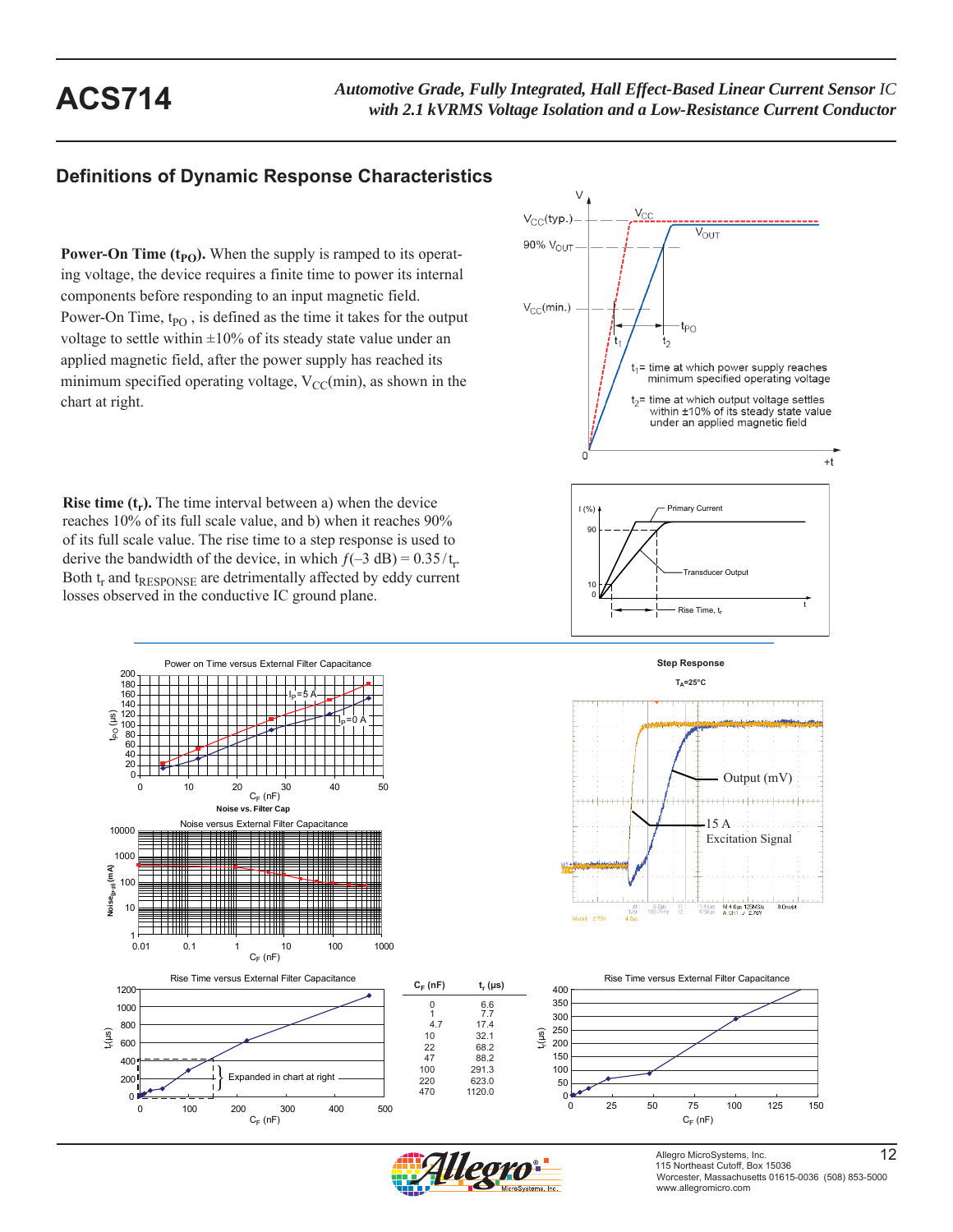## **Chopper Stabilization Technique**

Chopper Stabilization is an innovative circuit technique that is used to minimize the offset voltage of a Hall element and an associated on-chip amplifier. Allegro patented a Chopper Stabilization technique that nearly eliminates Hall IC output drift induced by temperature or package stress effects. This offset reduction technique is based on a signal modulation-demodulation process. Modulation is used to separate the undesired DC offset signal from the magnetically induced signal in the frequency domain. Then, using a low-pass filter, the modulated DC offset is suppressed while the magnetically induced signal passes through the filter. As a result of this chopper stabilization approach, the output voltage from the Hall IC is desensitized to the effects of temperature and mechanical stress. This technique produces devices that have an extremely stable Electrical Offset Voltage, are immune to thermal stress, and have precise recoverability after temperature cycling.

## **Typical Applications**



Application 2. Peak Detecting Circuit



Application 4. Rectified Output. 3.3 V scaling and rectification application for A-to-D converters. Replaces current transformer solutions with simpler ACS circuit. C1 is a function of the load resistance and filtering desired. R1 can be omitted if the full range is desired.

This technique is made possible through the use of a BiCMOS process that allows the use of low-offset and low-noise amplifiers in combination with high-density logic integration and sample and hold circuits.





Application 3. This configuration increases gain to 610 mV/A (tested using the ACS714ELC-05A).



Application 5. 10 A Overcurrent Fault Latch. Fault threshold set by R1 and R2. This circuit latches an overcurrent fault and holds it until the 5 V rail is powered down.

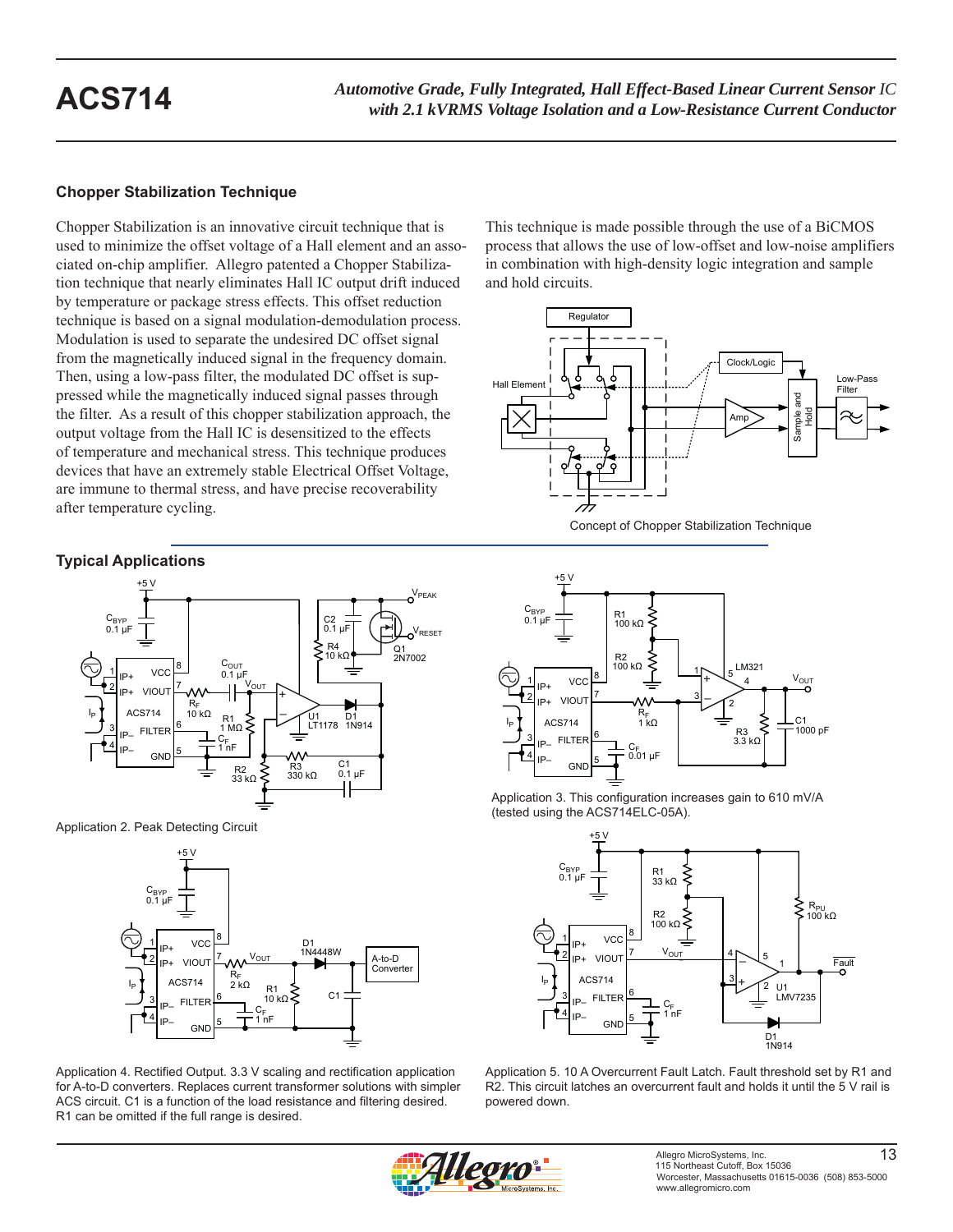## **Improving Sensing System Accuracy Using the FILTER Pin**

In low-frequency sensing applications, it is often advantageous to add a simple RC filter to the output of the device. Such a lowpass filter improves the signal-to-noise ratio, and therefore the resolution, of the device output signal. However, the addition of an RC filter to the output of a sensor IC can result in undesirable device output attenuation — even for DC signals.

Signal attenuation,  $\Delta V_{\text{ATT}}$ , is a result of the resistive divider effect between the resistance of the external filter,  $R_F$  (see Application 6), and the input impedance and resistance of the customer interface circuit,  $R_{\text{INTER}}$ . The transfer function of this resistive divider is given by:

$$
\Delta V_{\text{ATT}} = V_{\text{IOUT}} \left( \frac{R_{\text{INTER}}}{R_{\text{F}} + R_{\text{INTER}}} \right) \quad .
$$

Even if  $R_F$  and  $R_{\text{INTER}}$  are designed to match, the two individual resistance values will most likely drift by different amounts over

Application 6. When a low pass filter is constructed externally to a standard Hall effect device, a resistive divider may exist between the filter resistor,  $R_F$  and the resistance of the customer interface circuit,  $R_{\text{INTE}}$ . This resistive divider will cause excessive attenuation, as given by the transfer function for  $\Delta V_{\text{ATT}}$ .

Application 7. Using the FILTER pin provided on the ACS714 eliminates the attenuation effects of the resistor divider between  $R_F$  and  $R_{\text{INTER}}$ , shown in Application 6.

temperature. Therefore, signal attenuation will vary as a function of temperature. Note that, in many cases, the input impedance,  $R<sub>INTEC</sub>$ , of a typical analog-to-digital converter (ADC) can be as low as  $10$  kΩ.

The ACS714 contains an internal resistor, a FILTER pin connection to the printed circuit board, and an internal buffer amplifier. With this circuit architecture, users can implement a simple RC filter via the addition of a capacitor,  $C_F$  (see Application 7) from the FILTER pin to ground. The buffer amplifier inside of the ACS714 (located after the internal resistor and FILTER pin connection) eliminates the attenuation caused by the resistive divider effect described in the equation for  $\Delta V_{\text{ATT}}$ . Therefore, the ACS714 device is ideal for use in high-accuracy applications that cannot afford the signal attenuation associated with the use of an external RC low-pass filter.



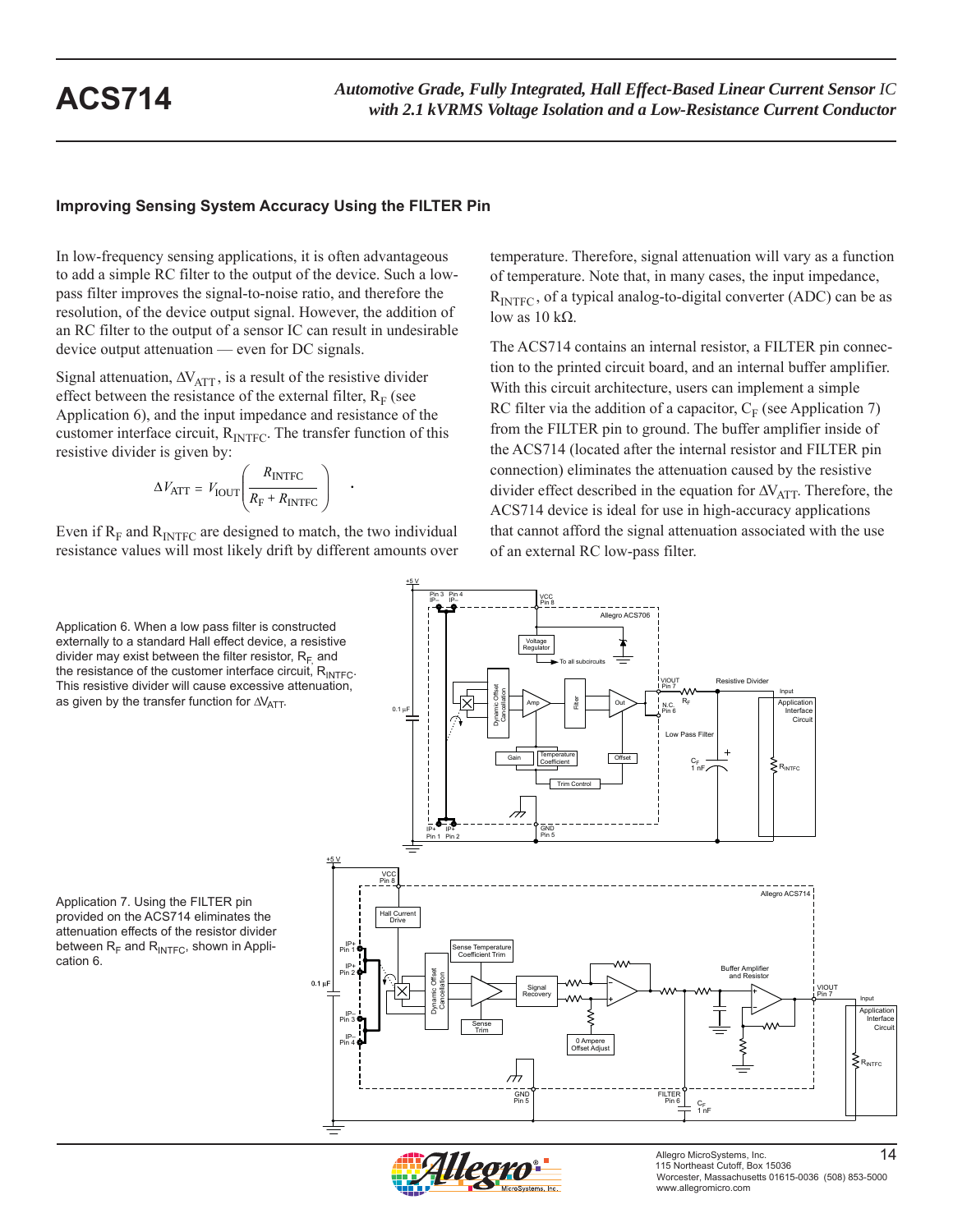# **Package LC, 8-pin SOIC**



 $\overline{A}$  Terminal #1 mark area

**B** Branding scale and appearance at supplier discretion

- $C\$  Reference land pattern layout (reference IPC7351
- $\sum$  SOIC127P600X175-8M); all pads a minimum of 0.20 mm from all adjacent pads; adjust as necessary to meet application process requirements and PCB layout tolerances



5.60

Belly Brand = Country of Origin